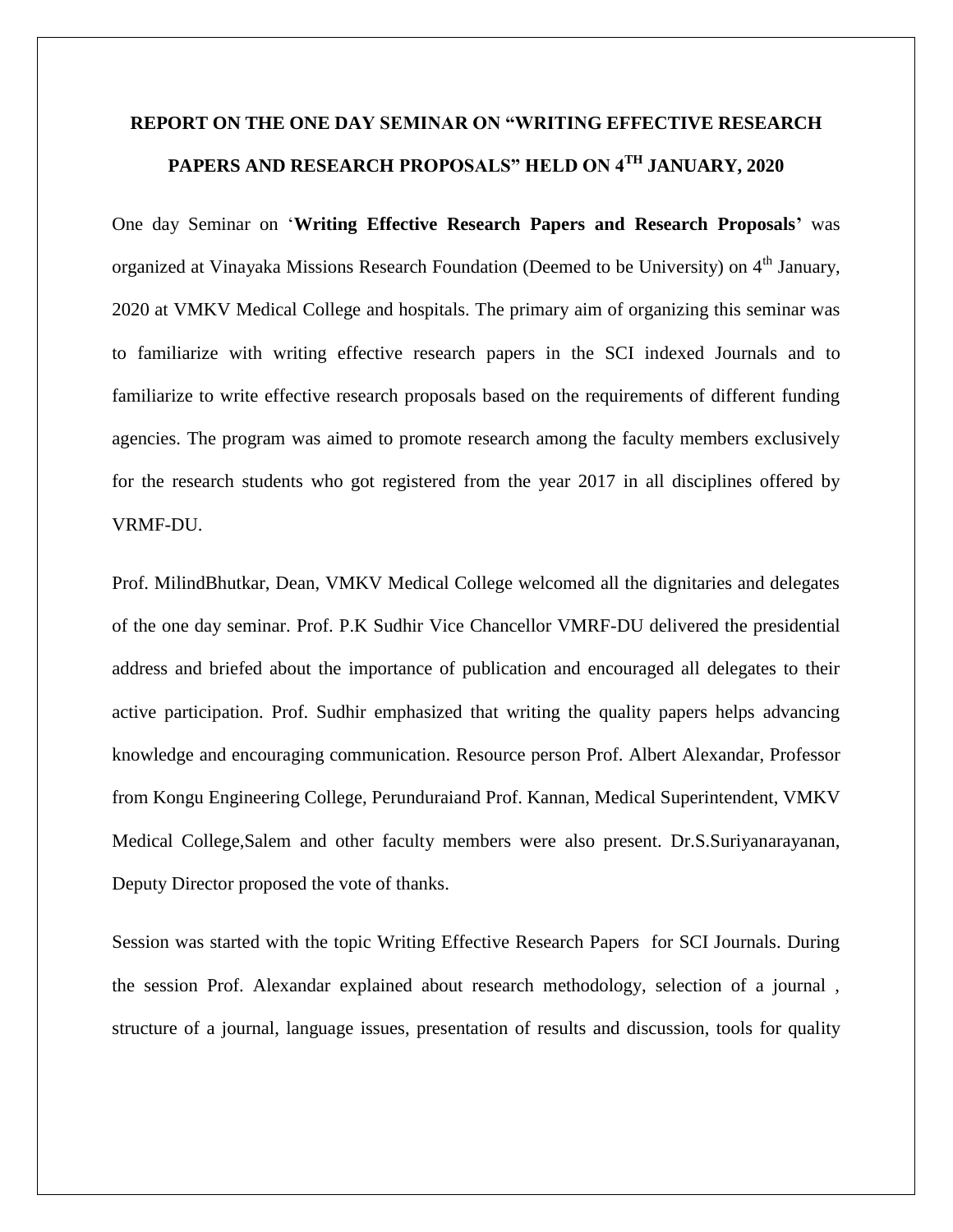improvement. During the session he explained the method of writing with examples of sample exercises. He also briefed about how to avoid plagiarism during the paper writing process.

The second session was "Writing Effective Research Proposals for Funding Agencies" delivered by Prof. Albert Alexandar . During the session he explained about the importance of funding and challenges in the process of acquiring grants for sponsored research. He also explained about list of funding agencies, selection of funding agency, writing a effective proposal , salient point to remember when write a proposal. The topic was discussed with a sample exercises for the effective grant proposal to various funding schemes including bilateral projects.

The target audiences were registered Ph.D. students from the batch 2017 to till date. 220 participantsfrom various disciplines were registered for the seminar. Faculty members are also participated during the seminar.

Both the sessions were very interactive and received well with the participants. Participation certificates were distributed to all the participants.